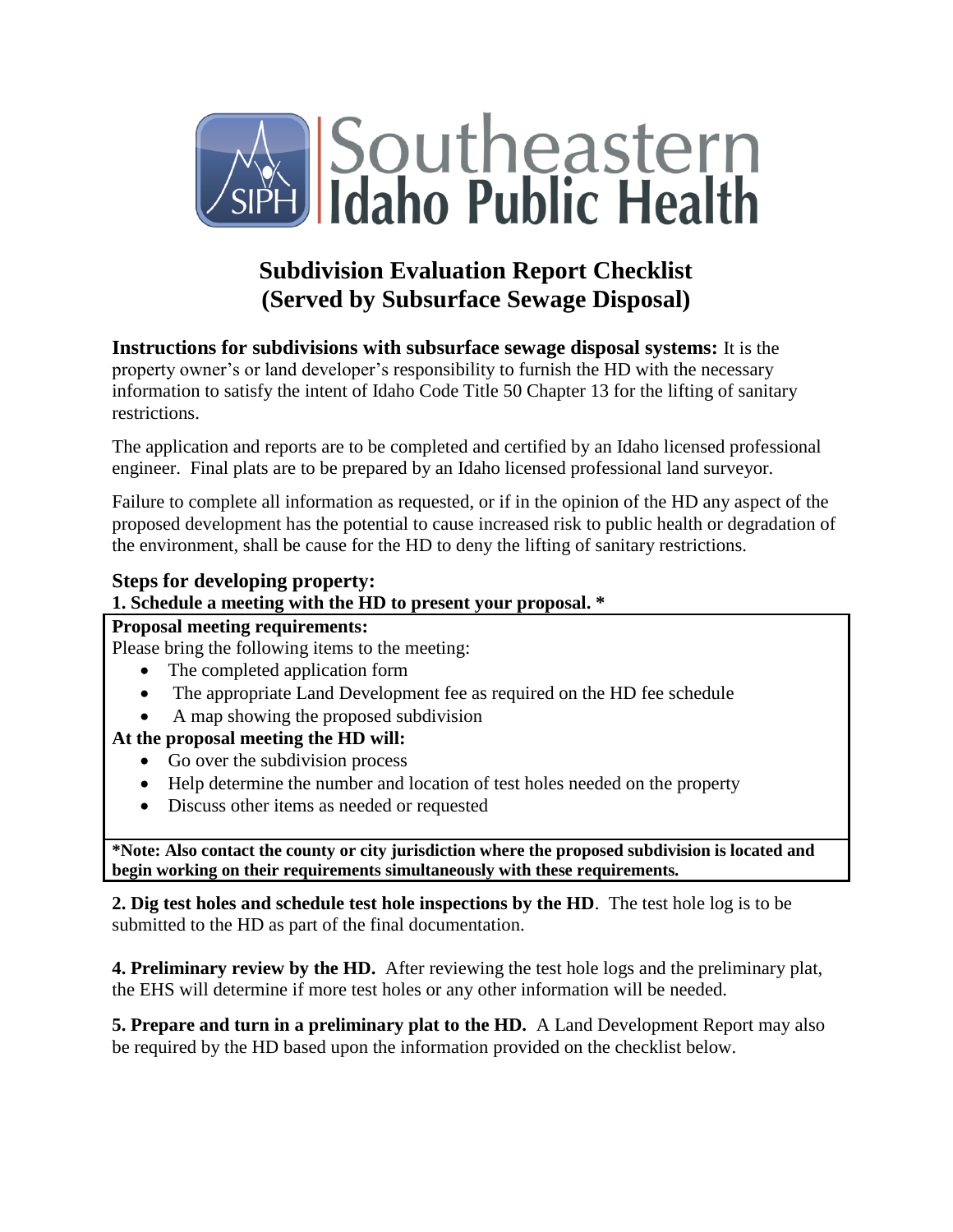### **6. After evaluating the preliminary plat and the completed Land Development Report,** the

HD will send a letter stating its findings and recommendations to the developer with a copy to the City or County Planning and Zoning administrator.

### **Subdivision Name \_\_\_\_\_\_\_\_\_\_\_\_\_\_\_\_\_\_\_\_\_\_\_\_\_\_\_\_\_\_\_\_\_\_ Date \_\_\_\_\_\_\_\_\_\_\_\_\_\_**

**Checklist** – This checklist serves as a guide for the items needed for approval. As items are completed, check them on this list. If an item does not apply, check the NA box and include a short note as to why it does not apply in your submission referencing the number on the checklist.

|                         | <b>Item</b>                                                                      | <b>YES</b> | <b>NA</b> | For HD use |
|-------------------------|----------------------------------------------------------------------------------|------------|-----------|------------|
| 1                       | <b>Application - Complete</b>                                                    |            |           |            |
| $\overline{2}$          | <b>Fees Paid</b>                                                                 |            |           |            |
| $\overline{\mathbf{3}}$ | <b>Preliminary Plat Map</b>                                                      |            |           |            |
|                         | <b>Informational Plat Map</b>                                                    |            |           |            |
| $\overline{\mathbf{4}}$ | Topographic - showing 5 ft. contours                                             |            |           |            |
| 5                       | Proposed lot lines shown                                                         |            |           |            |
| 6                       | All easements and proposed encroachments shown                                   |            |           |            |
| $\overline{7}$          | All underground pipelines or utilities                                           |            |           |            |
| 8                       | Drainage or run-off areas, flood ways/plain, or problem drainage areas           |            |           |            |
| 9                       | Proposed location of wells and septic systems marked on map                      |            |           |            |
| 10                      | Existing wells on and within 100 feet of the development shown                   |            |           |            |
| 11                      | Existing drainfields on and within 100 feet of the development shown             |            |           |            |
| 12                      | Surface water, streams, lakes, ponds within 300 ft. of development shown         |            |           |            |
| 13                      | Test hole locations shown                                                        |            |           |            |
| 14                      | Ditches and canals within 50ft. of development shown                             |            |           |            |
| 15                      | Spring discharges shown                                                          |            |           |            |
| 16                      | Locations of any injection wells, underground seepage tunnels, tiles, irrigation |            |           |            |
|                         | lines, or similar features on the property (Check with ID Dept of Water          |            |           |            |
|                         | Resources and Canal Companies)                                                   |            |           |            |
| 17                      | Rock outcrops and scarps shown                                                   |            |           |            |
| 18                      | Areas exceeding 20% slope color coded (Other slopes may be specified)            |            |           |            |
| 19                      | Copy of final Mylar plat                                                         |            |           |            |
|                         | <b>Test Holes</b>                                                                |            |           |            |
| 20                      | Depth logs and soil profiles                                                     |            |           |            |
| 21                      | Soil types recorded                                                              |            |           |            |
| 22                      | NRCS soil map included                                                           |            |           |            |
| 23                      | NRCS soil descriptions included                                                  |            |           |            |
| 24                      | Determine the level and duration of the normal high ground water.                |            |           |            |
|                         | <b>Subsurface Sewage Disposal Systems (individual)</b>                           |            |           |            |
| 25                      | Type of systems proposed for each lot                                            |            |           |            |
| 26                      | Adequate approved area for primary and replacement systems                       |            |           |            |
|                         | <b>Community or Central Subsurface Sewage Disposal System</b>                    |            |           |            |
| 27                      | State type of system                                                             |            |           |            |
| 28                      | Provide the DEQ letter of approval of the engineered design                      |            |           |            |
| 29                      | Provide a letter of a contractual agreement with the responsible management      |            |           |            |